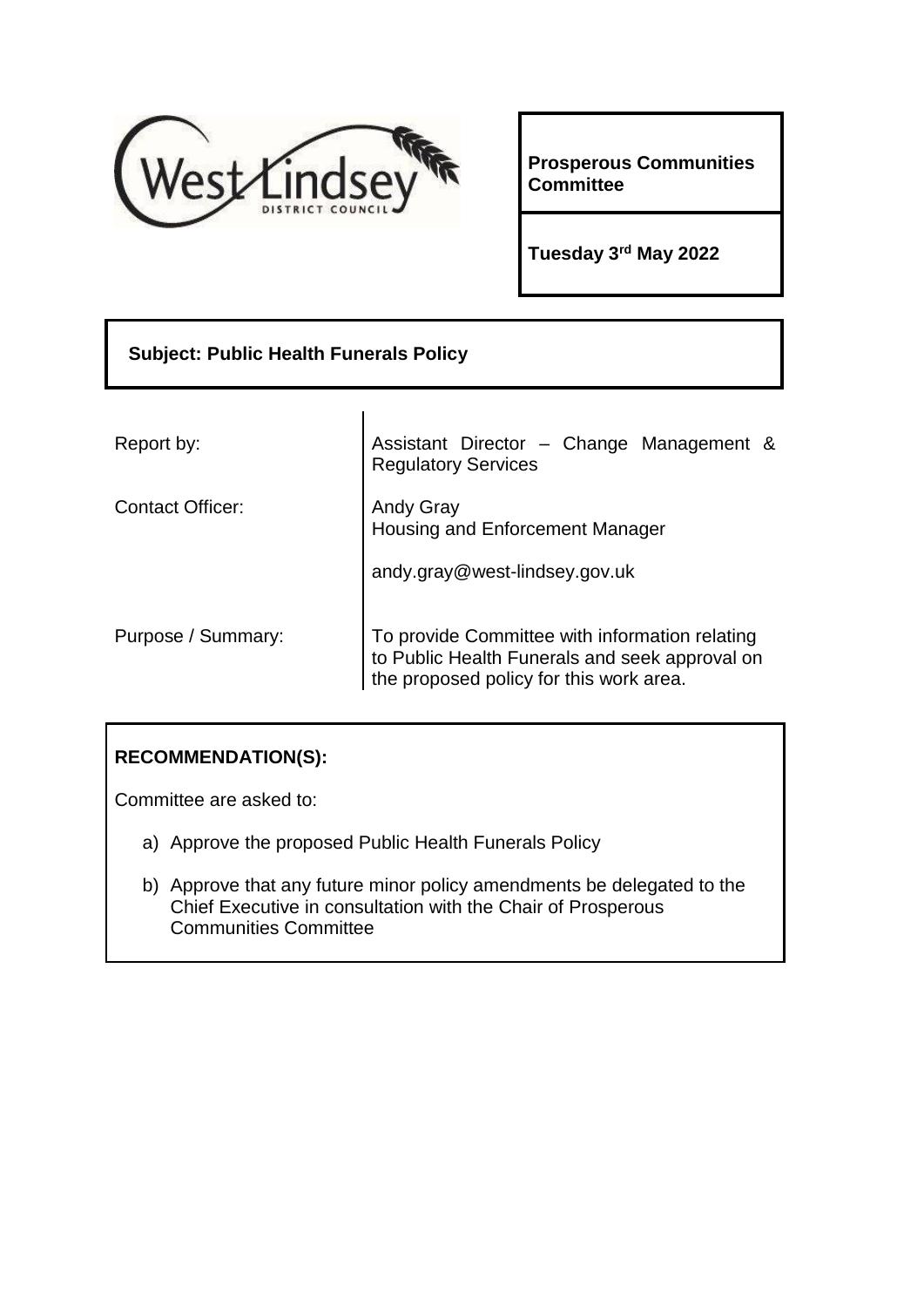### **IMPLICATIONS**

#### **Legal:**

Under section 46(1) of the Public Health (Control of Disease) Act 1984 it is the duty of a local authority to cause to be buried or cremated the body of any person who has died or been found dead in their area, in any case where it appears to the authority that no suitable arrangements for the disposal of the body have been or are being made otherwise than by the authority.

#### **Financial : FIN/4/23/MT/SL**

This function is delivered by officers within the Licensing work area and any costs recovered contribute to reducing the overall costs incurred by carrying out the work.

Since 2000, there have been 66 Public Health Funerals carried out by the Council (3 per year on average) The cost of these has been £82k (£1.2k per funeral on average). £29.3k of these costs have been recovered (35.7%).

This function is not currently budgeted for within the MTFP, and those costs which are not recovered are reported as an in year pressure through budget monitoring.

|         |         | <b>Costs</b>     |                   |                  |
|---------|---------|------------------|-------------------|------------------|
|         |         | <b>Recovered</b> | <b>Net</b>        | $\%$             |
|         | Costs £ |                  | <b>Pressure £</b> | <b>Recovered</b> |
| 2021/22 | 11,200  | (3, 100)         | 8,100             | 27.7%            |
| 2020/21 | 8,783   | (2,962)          | 5,821             | 33.7%            |
| 2019/20 | 18,014  | (6, 278)         | 11,736            | 34.8%            |
| 2018/19 | 6,209   | (496)            | 5,713             | 8.0%             |

The net impact over the past 4 years has been:

The policy sets out how the Council seeks to recover costs relating to any funerals. It is clear that the costs do not cover the overall costs incurred by the Council for the function. It is not possible to recover additional costs within this process under the Act.

#### **Staffing :**

Given the average of 3 funerals per year it does not have a significant impact on the Council's ability to fulfil its duties. This work is carried out alongside other staffing functions within the work area and over the last 12 months steps have been taken to build resilience in regards to the service moving forward.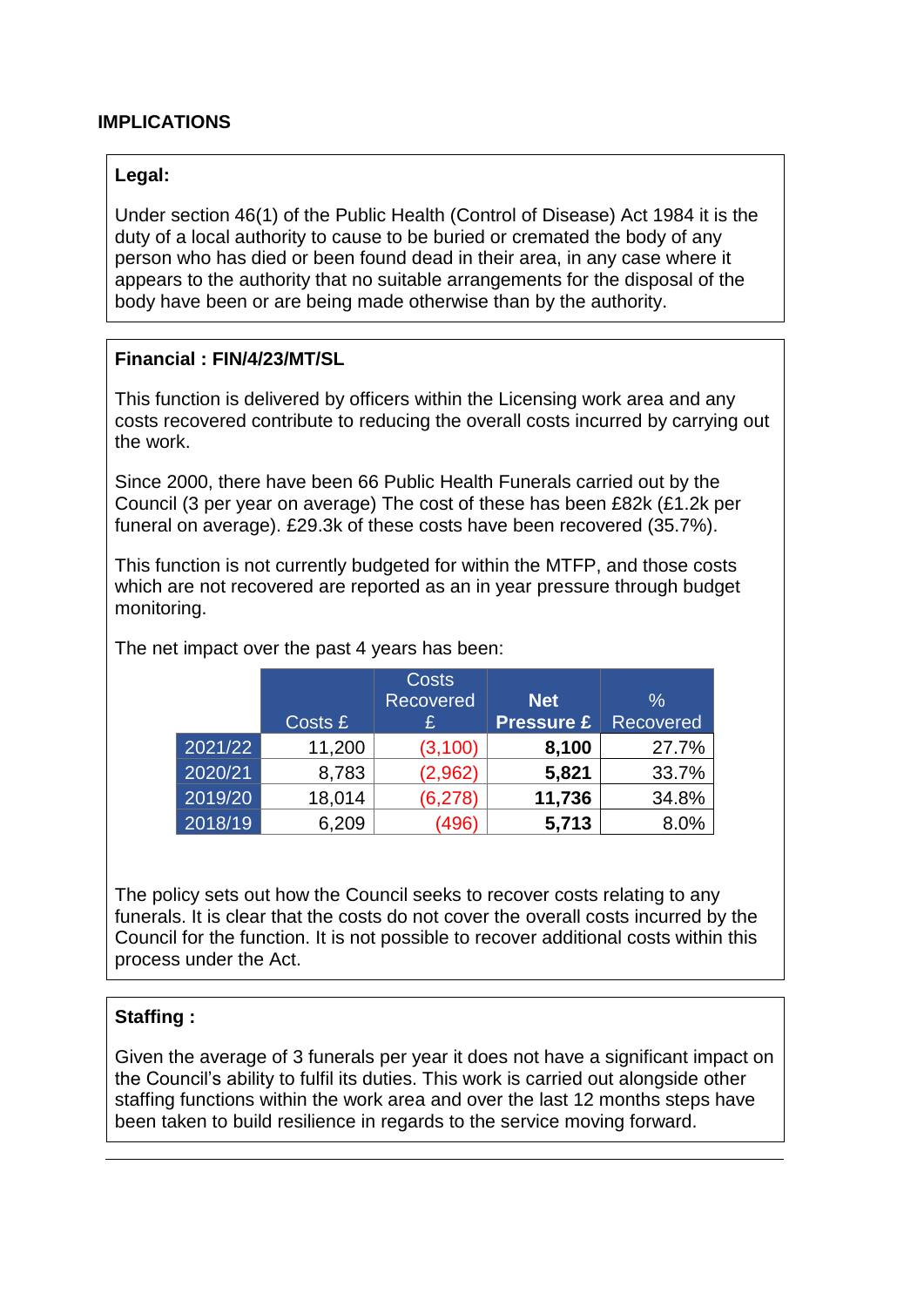### **Equality and Diversity including Human Rights :**

The Public Health (Control of Disease) Act 1984 makes provision for this obligation in order to ensure that the public health implications that come with this process are minimised. Alongside this the Council seeks to ensure through the policy that any of the deceased who we are required to deal with are treated with the utmost respect and dignity.

### **Data Protection Implications :**

None noted

#### **Climate Related Risks and Opportunities :**

None noted

### **Section 17 Crime and Disorder Considerations :**

None noted

#### **Health Implications:**

The Public Health (Control of Disease) Act 1984 makes provision for this obligation in order to ensure that the public health implications that come with this process are minimised.

## **Title and Location of any Background Papers used in the preparation of this report:**

Information on the Council's website sets out the approach that is taken in regards to Public Health Funerals [https://www.west-lindsey.gov.uk/my-services/funerals](https://www.west-lindsey.gov.uk/my-services/funerals-and-cemeteries/public-health-funerals/)[and-cemeteries/public-health-funerals/](https://www.west-lindsey.gov.uk/my-services/funerals-and-cemeteries/public-health-funerals/)

#### **Risk Assessment :**

## **Call in and Urgency:**

**Is the decision one which Rule 14.7 of the Scrutiny Procedure Rules apply?**

i.e. is the report exempt from being called in due to i.e. is the report exempt from being called in due to **Yes No** urgency (in consultation with C&I chairman)

**Key Decision:**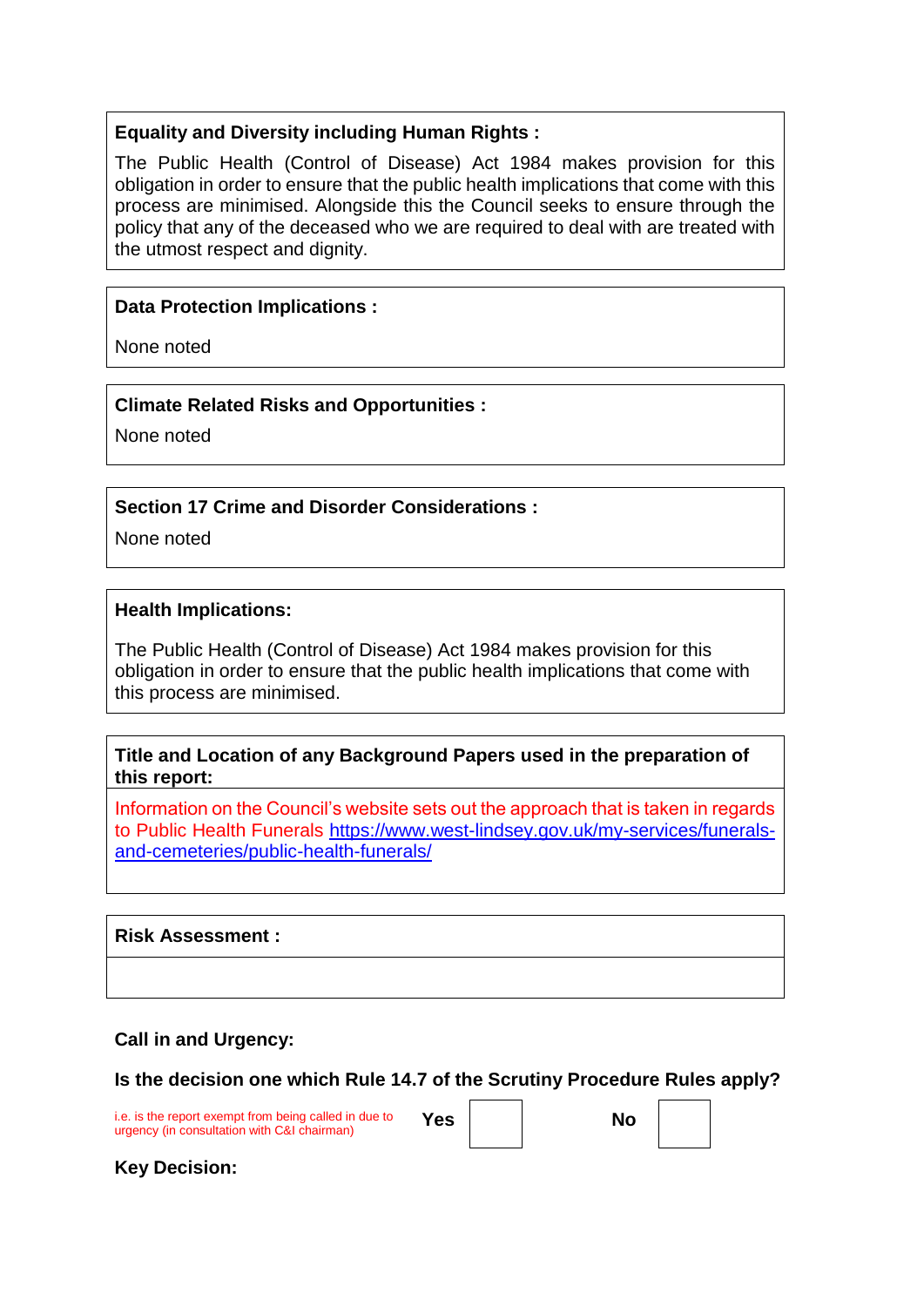A matter which affects two or more wards, or has<br>significant financial implications

Yes  $\mathbf x$ 

**No**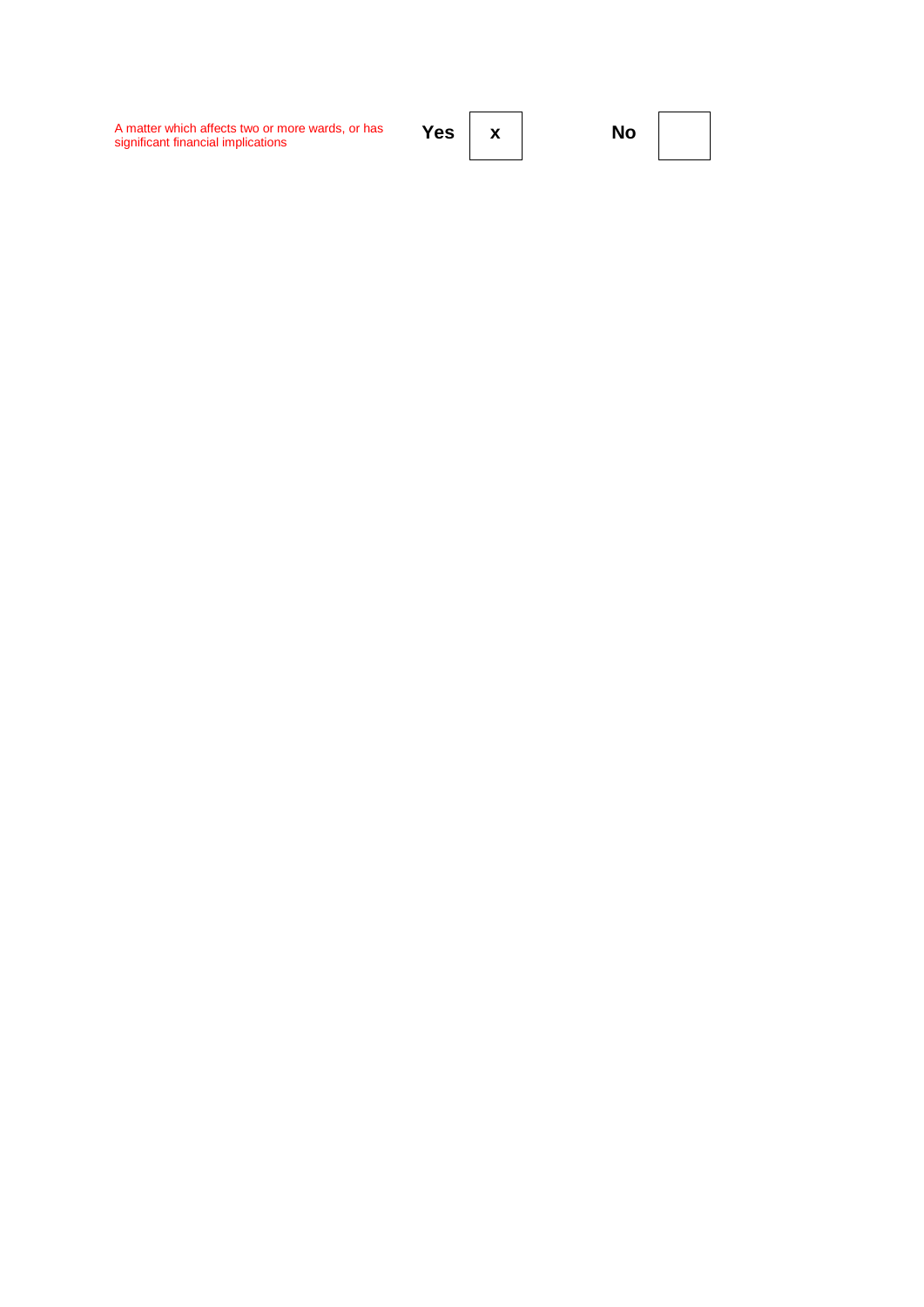## **1. Introduction**

- 1.1.Under section 46(1) of the Public Health (Control of Disease) Act 1984 it is the duty of a local authority to cause to be buried or cremated the body of any person who has died or been found dead in their area, in any case where it appears to the authority that no suitable arrangements for the disposal of the body have been or are being made otherwise than by the authority.
- 1.2.The Council has not previously had a policy to set out its position in regards to this and this report seeks to implement a policy to influence future decisions made by the Council and its delegated officers.

### **2. Scope**

- 2.1.The Council must meet this obligation as set out in the aforementioned Act and therefore is limited in its ability to greatly amend the way in which this duty is discharged.
- 2.2.The main aspect of the aforementioned Act is to ensure that the public health implications in regards to the deceased are met.
- 2.3.The focus of the proposed policy is on ensuring that the obligations are met and that the costs to the Council are kept to a minimum, whilst at the same time seeking to respect the deceased and those next of kin that may be impacted by it.

## **3. Background Information**

- 3.1.The Councils website contains information that the public can access on this subject. It also includes a record of the funerals arranged by the Council.
- 3.2.The following statistics are provided to give context in regards to the work that has been undertaken and to outline the service provided. Since 2000 there have been:
	- 66 Public Health Funerals carried out by the Council. (3 per year average)
	- The average age of the deceased is 69 years old.
	- The cost of these has been £82,074 (£1,244 average).
	- £29,296 in costs has been recovered (35.7%)

## **4. Financial Information**

4.1.Since 2000, there have been 66 Public Health Funerals carried out by the Council (3 per year on average) The cost of these has been £82k (£1.2k per funeral on average). £29.3k of these costs have been recovered (35.7%).